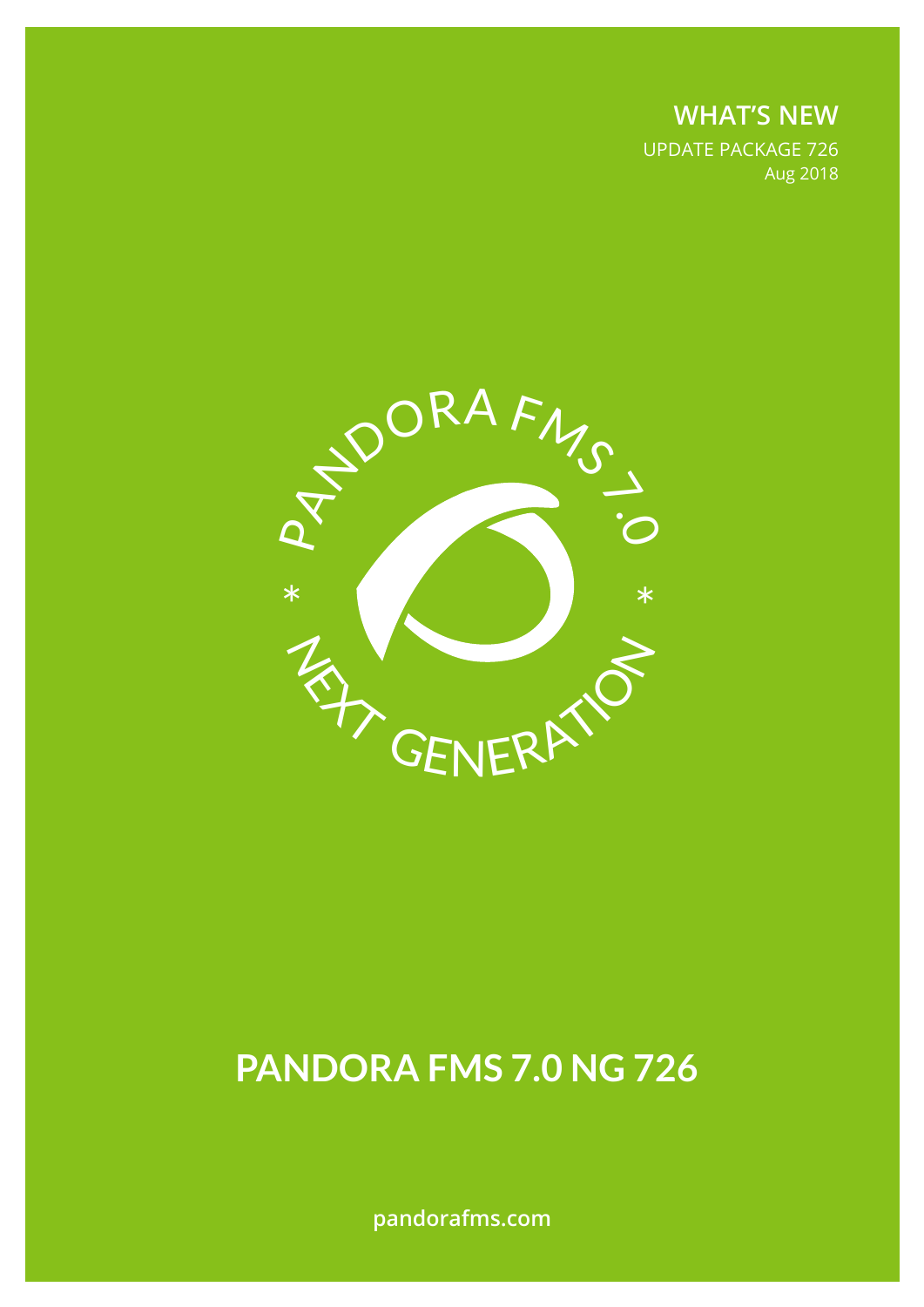

## NEW FEATURES AND IMPROVEMENTS

#### **New templates to create visual consoles**

From version 726 onwards, a new functionality is implemented that allows the creation of visual consoles in a fast and massive way (several at a time), using a template that allows the use of macros to associate elements of the console such as graphics, icons and other elements to agents and/or modules from a list.

| <b>VISUAL CONSOLE » WIZARD</b>                                                                                                                                                                                                                                       |                  | ๏          |                                                                                                                                 | 품요. | 圓 | டி |
|----------------------------------------------------------------------------------------------------------------------------------------------------------------------------------------------------------------------------------------------------------------------|------------------|------------|---------------------------------------------------------------------------------------------------------------------------------|-----|---|----|
| <b>Templates:</b>                                                                                                                                                                                                                                                    | Server view<br>٠ |            | Server _agentalias<br>Visual console name $\star$ :                                                                             |     |   |    |
| All<br><b>Filter group:</b>                                                                                                                                                                                                                                          |                  | $\ddagger$ | $\ddot{\phantom{1}}$<br>All<br><b>Target group:</b>                                                                             |     |   |    |
| <b>Filter agent:</b>                                                                                                                                                                                                                                                 |                  |            |                                                                                                                                 |     |   |    |
| Agents available $\sim$                                                                                                                                                                                                                                              |                  |            | Agents to apply $\sim$                                                                                                          |     |   |    |
| fra16s07-in-f26.1e100.net<br>fra16s07-in-f27.1e100.net<br>fra16s07-in-f31.1e100.net<br>fra16s07-in-f4.1e100.net<br>fra16s07-in-f5.1e100.net<br>fra16s07-in-f6.1e100.net<br>fra16s07-in-f7.1e100.net<br>fra16s07-in-f8.1e100.net<br>fra16s07-in-f9.1e100.net<br>Freya |                  |            | Array<br>fra16s07-in-f28.1e100.net<br>fra16s07-in-f29.1e100.net<br>fra16s07-in-f3.1e100.net<br>fra16s07-in-f30.1e100.net<br>> 1 |     |   |    |

Apply template >

#### **Event view sortable by columns**

**ACTIVE FILTER (NO FILTER LOADED)** 

The event view now allows the information in any column to be sorted. In the last update the possibility of adding several new columns was added, making the current dataset much more complete and flexible.

| <b>Duplicate</b><br>Max. hours old<br><b>Only not validated</b><br>24 Hours<br><b>Event status</b><br><b>Group events</b> |                 |                                                                       |                              |                       |                           |                            |                             |                 |        |  |  |  |  |
|---------------------------------------------------------------------------------------------------------------------------|-----------------|-----------------------------------------------------------------------|------------------------------|-----------------------|---------------------------|----------------------------|-----------------------------|-----------------|--------|--|--|--|--|
| Total items: 41<br>[0][1][2]                                                                                              |                 |                                                                       |                              |                       |                           |                            |                             |                 |        |  |  |  |  |
| ID $\blacktriangle$ $\blacktriangledown$                                                                                  | <b>Status ▲</b> | Event Name ▲▼                                                         | Agent name ▲▼                | Timestamp <b>A</b> ▼  | Module Name AV            | Data $\blacktriangle$<br>◡ | Module<br>Status <b>A</b> ▼ | <b>Action</b>   | П      |  |  |  |  |
| #16616316                                                                                                                 | $\rightarrow$   | Module 'Active tickets' is going to CRITICAL (361)                    | <b>Soporte Artica</b>        | 22 minutes 18 seconds | <b>Active tickets</b>     | $\mathbf{0}$               | <b>NORMAL</b>               | QOXm            | $\Box$ |  |  |  |  |
| #16616272                                                                                                                 | $\rightarrow$   | Module 'IOWaltCPU' is going to UNKNOWN                                | fenix.artica.es              | 46 minutes 34 seconds | <b>IOWaitCPU</b>          | $\mathbf{0}$               | <b>NORMAL</b>               | Q⊘∑ ѿ           | $\Box$ |  |  |  |  |
| #16616273                                                                                                                 | $\rightarrow$   | Module 'Network_Usage_Bytes' is going to UNKNOWN                      | fenix.artica.es              | 46 minutes 34 seconds | Network Usage Bytes       | $\mathbf{0}$               | <b>NORMAL</b>               | QØX m           | $\Box$ |  |  |  |  |
| #16616217                                                                                                                 | $\rightarrow$   | Alert fired (Critical condition) assigned to (FreeMemory)             | atlantis                     | 1 hours               | <b>FreeMemory</b>         | $\mathbf{0}$               | <b>NORMAL</b>               | QOXm            | $\Box$ |  |  |  |  |
| #16616216                                                                                                                 | $\star$         | Module 'FreeMemory' is going to CRITICAL (4)                          | atlantis                     | 1 hours               | <b>FreeMemory</b>         | $\mathbf{0}$               | <b>NORMAL</b>               | $QQX$ $\vec{w}$ | $\Box$ |  |  |  |  |
| #16616208                                                                                                                 | $\star$         | Alert fired (Critical condition) assigned to (FreeSwap)               | Raspberry_TV_Desarrol<br>lo. | 1 hours               | FreeSwap                  | $\mathbf{0}$               | <b>NORMAL</b>               | QOXT            | $\Box$ |  |  |  |  |
| #16616195                                                                                                                 | $\star$         | Alert fired (Critical condition) assigned to (Integria IMS t<br>runk) | atlantis                     | 2 hours               | <b>Integria IMS trunk</b> | $\Omega$                   | <b>NORMAL</b>               | QOXT            | $\Box$ |  |  |  |  |
| #16616118                                                                                                                 | $\star$         | Module 'eth1_ifOperStatus' is going to CRITICAL (0)                   | 64.233.175.51                | 2 hours               | eth1_ifOperStatus         | $\mathbf{0}$               | <b>NORMAL</b>               | QOX m           | $\Box$ |  |  |  |  |
| #16616020                                                                                                                 | $\star$         | Alert fired (Critical condition) assigned to (Integria API C<br>heck) | <b>CRM Interno</b>           | 4 hours               | <b>Integria API Check</b> | $\mathbf{0}$               | <b>NORMAL</b>               | QOX m           | $\Box$ |  |  |  |  |
| #16615964                                                                                                                 | 大               | Alert recovered (Critical condition) assigned to (Check D<br>NS)      | vegeta                       | 4 hours               | <b>Check DNS</b>          |                            | <b>NORMAL</b>               | 而<br>$Q$ $Q$ X  |        |  |  |  |  |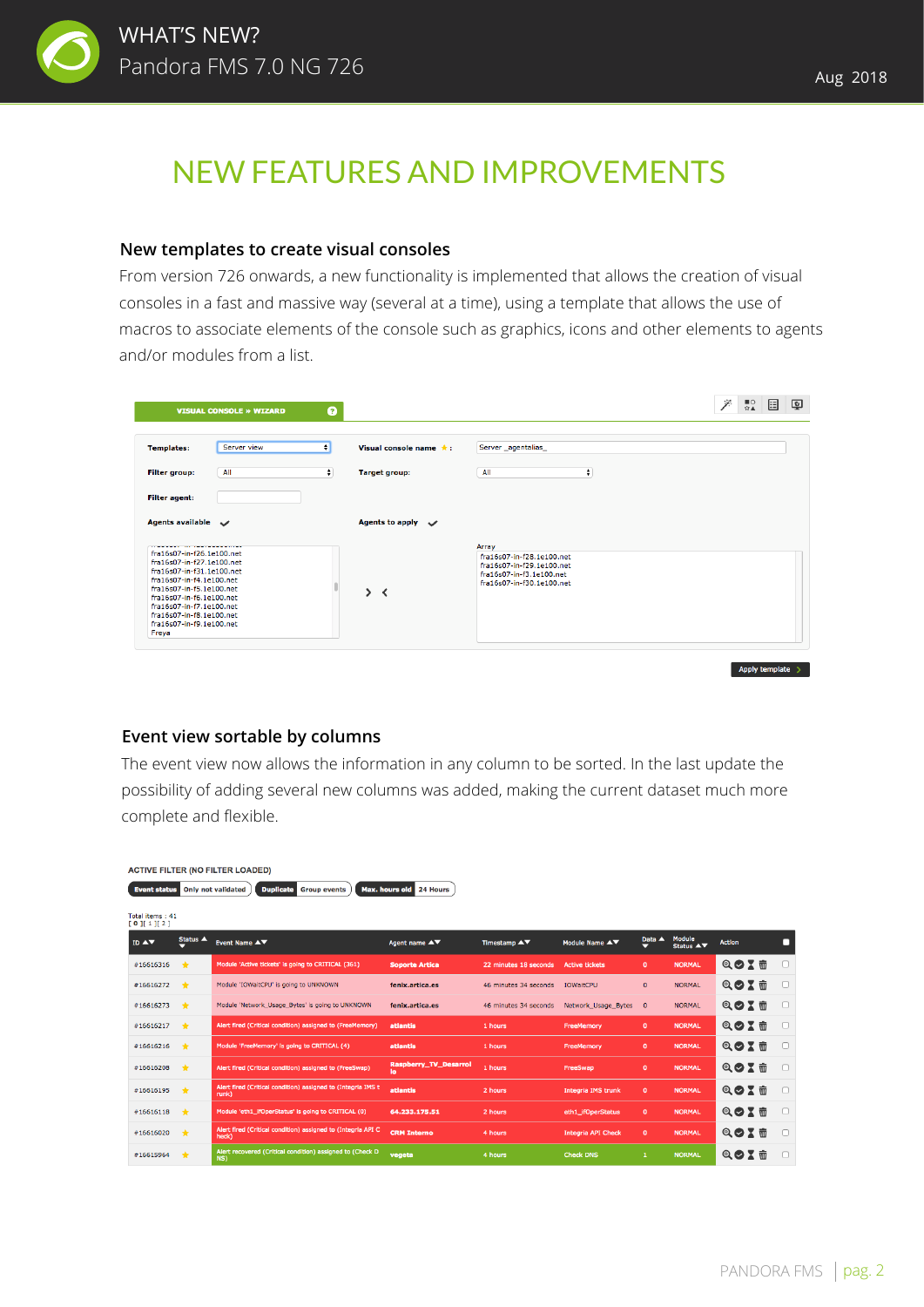

#### **Improvements in the "Self-assesment" extension**

The new self-assessment tool shows more metrics, including the level of fragmentation and the use of the database. It also offers specific proposals for improvement on its optimization.



#### **New GIS layers**

In GIS maps, it is now possible to create a new layer of icons representing only one group, obtaining the GPS data of an agent selected by the administrator.

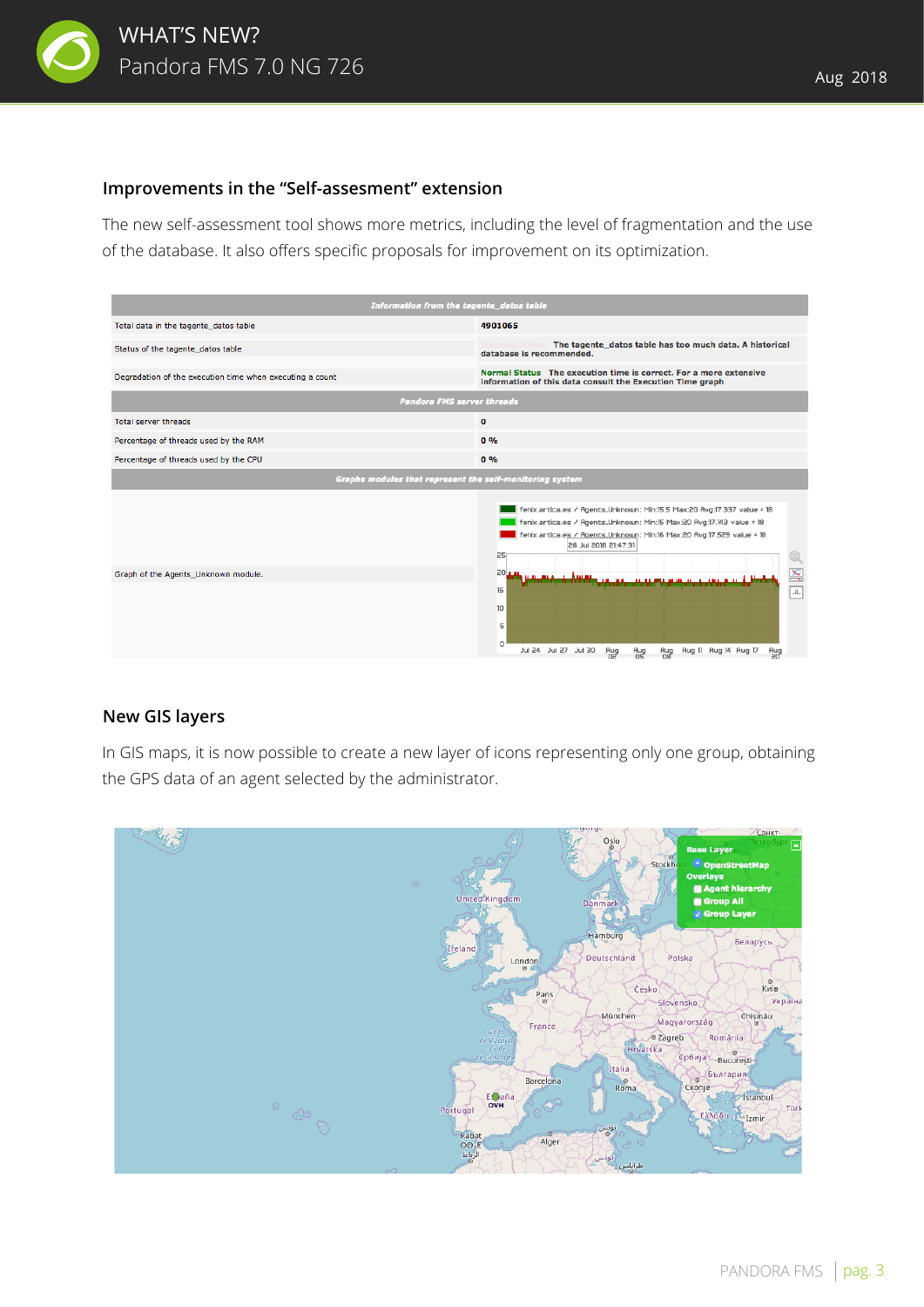

### **Other features**

**\*** With the 726 update, the visual console is now able to support bullet type graphics and vertical/ horizontal bars.

- **\*** The event alarm filter now works with the agent alias, not the internal name.
- **\*** It is now possible to use mass operations with SNMP v3 modules.
- **\*** The threshold view for the combined interface graphs has been implemented.
- **\*** From this update onwards, incremental data can be used in the SNMP real-time graphs.
- **\*** Formatting of data displayed in Command Snapshot View.

## **Troubleshooting**

**\*** Fixed bugs with the secondary groups, so they already behave according to the documentation.

- **\*** Fixed a major issue that prevented users from auto-creating in advanced LDAP mode.
- **\*** Fixed a permissions error in alert actions.

**\*** Modified the management of signals between Pandora FMS server threads, so it is intended to solve the failure that made the server threads remain in inconsistent state, blocking the execution of some remote monitoring process.

**\*** Fixed a problem with secondary groups that prevented some agents from viewing module graphics, depending on the combination of groups and permissions.

**\*** Fixed the bug with the event report in the Meta Console, which did not show the correct events.

**\*** Fixed the error in the IOS application of the Pandora FMS console.